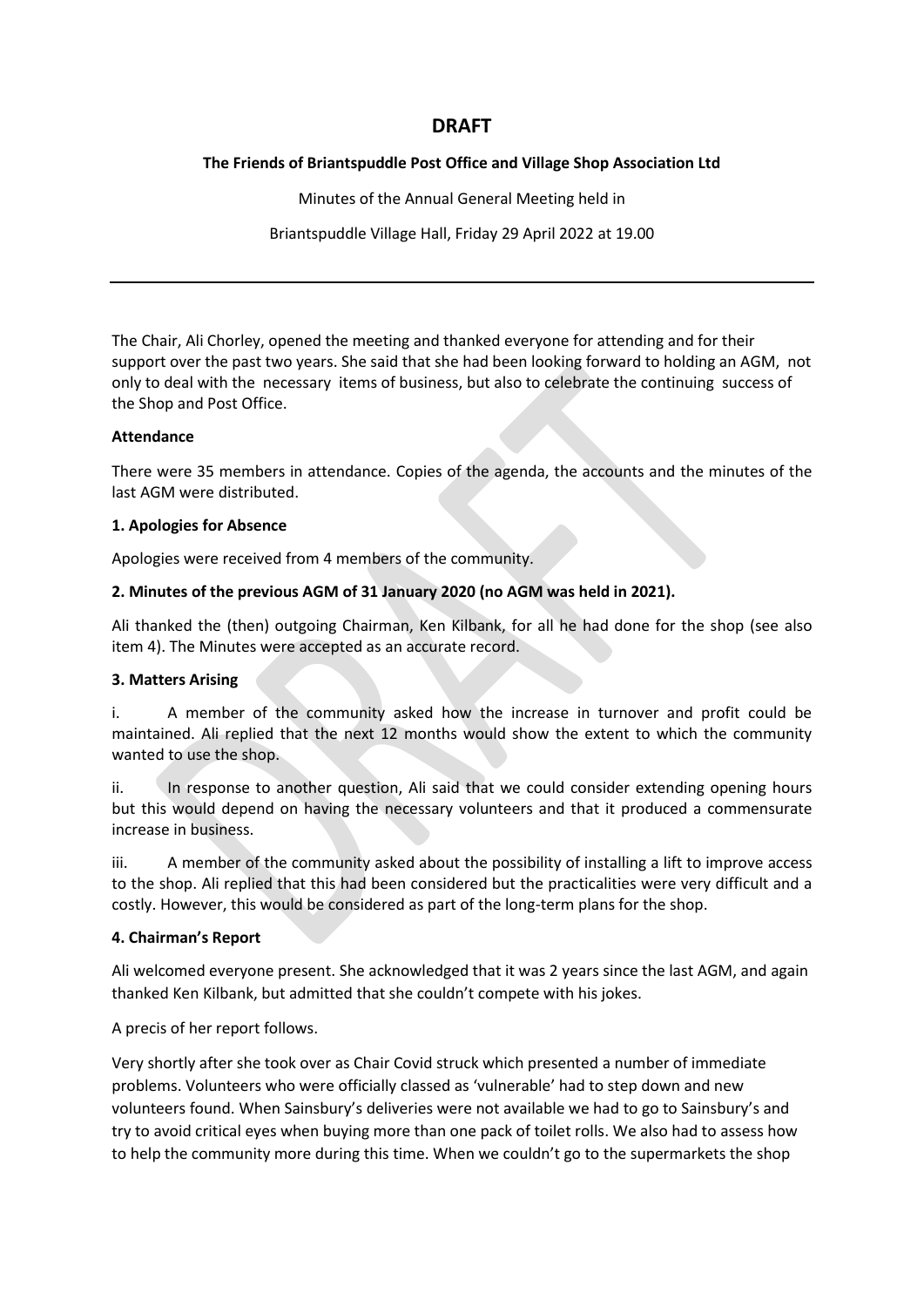stepped up and bought more fresh fruit and veg, meat and bread to us – but not just the essentials – avocados, aubergines, fresh ginger…..

The shop became a place of sanctuary where you might get to spend 10 minutes with someone else queuing across the hall or waiting in the garden. It became a place of generosity, often sending 2 boxes of food across to the Food Bank each week.

We ordered, we delivered, we picked up the paper round from the usual delivery agent who was unable to work and the stars of this activity were, without doubt, the two paper boys who voluntarily delivered papers 7 days a week, come rain or shine.

During this time we successfully applied for COVID grants from Dorset Council and our Parish Council which enabled us to install the screens and then the new till system. We also received a general £10,000 COVID grant.

Regarding the till system – there was of course lots of nervousness – will I be able to use it? will I break it? why do we need it? We did some training, let everyone have a go before we put it in the shop and, of course, there were some teething issues. But it has helped a great deal with the ordering from Sainsbury's and with producing the accounts. Lots of people have appreciated being able to pay by card; in fact 60% of our sales are now by card. The ability to invoice was invaluable during lockdown for home deliveries and is on-going with invoices for newspapers.

At Christmas we ran our first 'pop up' shop in the village hall. This provided the opportunity to buy small gifts and lots of chocolate and satsumas and we facilitated the village hall's month long Xmas Fayre by taking the sales through the shop.

We were pleased to be able to donate £300 to the village hall's Christmas lunch – the shop is, after all, for the benefit of the community.

Throughout the pandemic we were pleased to be able to work with the village hall to facilitate the one-way system; somewhere to keep dry when the weather was bad and somewhere to sort and deliver the papers from.

I will forever be very proud of what we, as a community, achieved during this time through the work of our village shop.

During this time my strap line in the parish magazine was 'Briantspuddle Village Shop – Not just for COVID' and now, as we emerge from the restrictions, I really hope that is true. It is really important to me that we are not just a little village shop for the odd forgotten pint of milk or where the tin of soup has dust on the top from being on the shelf so long. We are really pleased that as lockdown restrictions have been lifted and people are able to start shopping more freely at the large supermarkets, we have not immediately seen our customer base or turnover drop. We are very keen to continue with the wide range of fresh produce we are able to sell but this is only possible if we achieve the turnover.

We continue to see the mix of sales at broadly: 20% fresh fruit and veg, 23% meat and cheeses, 20% Sainsbury's non-perishables, 23% newspapers and magazines and 14% 'other'.

The greatest achievement has to be in the number and mix of the volunteers involved. We have been thrilled to see some of those who had to step down due to COVID restrictions come back and pick up their old or new roles. We've also added new volunteers; some who have lived in the parish for a while and some who have moved in more recently. It really is a great way to meet people. Stuart (Chorley) was appointed Shop Manager and works closely with those who lead the teams of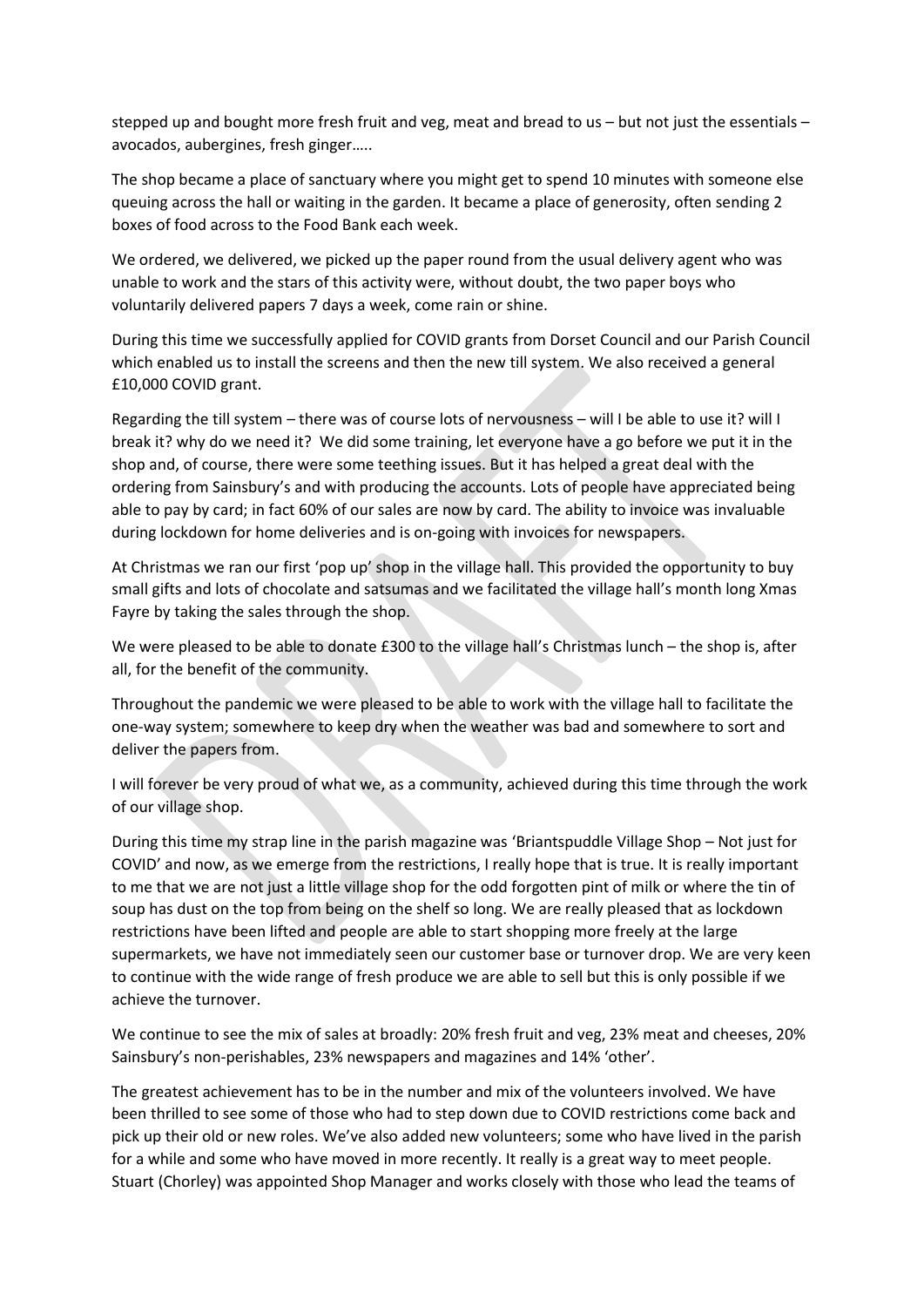currently circa 40 people involved in everything from placing orders and collecting stock and keeping the shop open 7 days a week.

We continue to give the youngsters in the village the opportunity to have their first experience of the world of work employing them on weekends to run the shop and we have kept paper boys and girls on to deliver at the weekend. For insurance purposes we do need to have an adult at the shop at weekends where they are under 16 and I really appreciate those who stand in wind and rain to enable us to continue employing the youngsters.

As a Community Benefit Society, I believe the shop is run for the benefit of our parish in 3 ways.

## • **For the benefit of those who use the shop.**

It is important to us that the shop is not just for the forgotten tin of beans or because you've run out of milk, but to provide the means to buy a fresh and healthy diet from within the village. Of course most of us need to use the supermarkets and shops in town but for those that can't or don't want to travel into town it's great that we can provide the wide range we do. I believe our fresh fruit and veg is often better quality than the supermarkets too. The shop also plays an important role in providing a place to go and meet people, to share good news or bad.

## • **For the benefit of the volunteers.**

Being part of the community, having the opportunity to do something for others, having a reason to get up – all the reasons people give for why they volunteer.

### • **For the benefit of the wider community.**

The shop has few fixed costs which we need to cover. This enables us to set our prices as low as possible. We do then have the opportunity to support parish activity with any profit made. Ideas are always welcome.

2022 brings the 20<sup>th</sup> anniversary of the shop opening and we will certainly be looking forward to celebrating with the whole parish the success of the shop to date and looking forward to the future.

Thank you for coming along tonight – I personally appreciate your support both as volunteers and customers.

No comments or questions were forthcoming from the Chairman's report.

### **5. Treasurer's Report**

A summary of the accounts was distributed. Ali then explained that, towards the end of 2020, the (then) Treasurer, Roger Stayte, had decided to step down in order to continue his studies. She had taken over as Treasurer but this situation was obviously not sustainable and it was hoped to find an alternative. A precis of her report (as Treasurer) follows.

Over the last two years we have seen our sales increase from £31k to £48k in 2019/20 and £71k in 2020/21; this includes the newspapers which are sold via tokens which accounts for just under £10k pa. The split of sales across the key categories is:

- o Newspapers and magazines 23%
- o Fruit and veg 20%
- o Sainsbury's 20%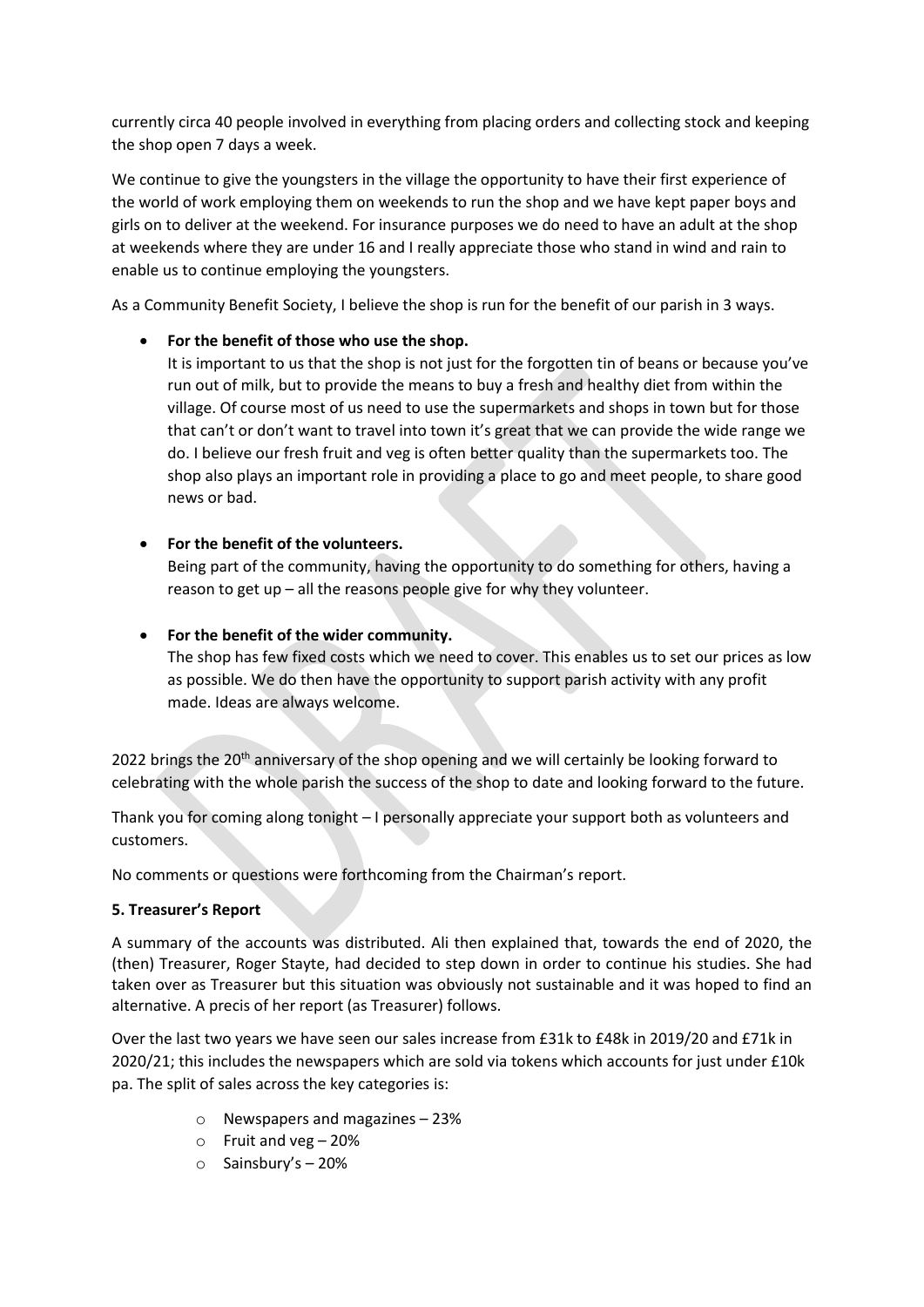- o Bread & cakes, milk, cheese, eggs and butchers 23%
- Some interesting facts  $-$  we sold:
	- $\circ$  1,273 kg of bananas
	- o 1,116 litres of milk
	- o 390 dozen eggs
	- o 617 kg of carrots
	- o 103 aubergines and 142 avocados
	- o we have 1,342 stock lines on the system
	- o and 8 local artists selling 450 cards between them.

In 2019/2020 we received £12k grants from Dorset Council. This has been used to purchase the Square (till) system and we are looking to purchase a fridge to store the fruit and veg in.

Our Gross Margin %, which represents the profit we make by adding a mark- up to the cost of stock, was slightly higher in 2019/20. We sold a higher proportion of fruit and veg, which has a higher profit to cover waste, in this year. We are managing to keep waste to a minimum and Leonora (Sheppard) and the team monitor what we are buying and what's not selling. It is important to remember we can only stock the wide array of both common and exotic fresh fruit and veg if it is purchased as it does not keep.

We have seen an increase in our overheads. We started paying the paper deliverers at the weekend which costs £500 per year. We do this because the business the papers bring into the shop, either via the profit on the papers or the additional shopping people do, is one of the key ways we cover our fixed overheads.

Whilst we do have the running costs of WiFi and Square, over 60% of our sales are now on cards.

We have seen increases in insurance and electricity costs just as we all have in our own homes.

We appreciated the rent holiday awarded by the Parish Council during Covid.

We generated £4,172 profit before depreciation in 2020 and £4,685 in 2021. The depreciation relates to writing-off the shop refit.

At the end of 2021 we had £23,000 in the bank.

There were two comments from the floor.

a. Does the Post Office remain viable? Ali said that it was difficult to obtain any hard evidence with no feedback from PO management. Anecdotal evidence is that business is steady and that there was no threat to the PO. Richard Killer agreed that the usual business of selling stamps, processing parcels, paying cash in and out was steady – he had once even been asked to sell a fishing licence! He added that all credit must be given to Eve Badcock, the Post Mistress, who always managed to resolve any problems and the meeting showed its appreciation to her for all her work over many years.

b. One resident said that it was fantastic to see how far the shop had come since being set up 20 years ago and expressed thanks to everyone involved. Ali said that this couldn't have been achieved without the bedrock established over the previous 18 years.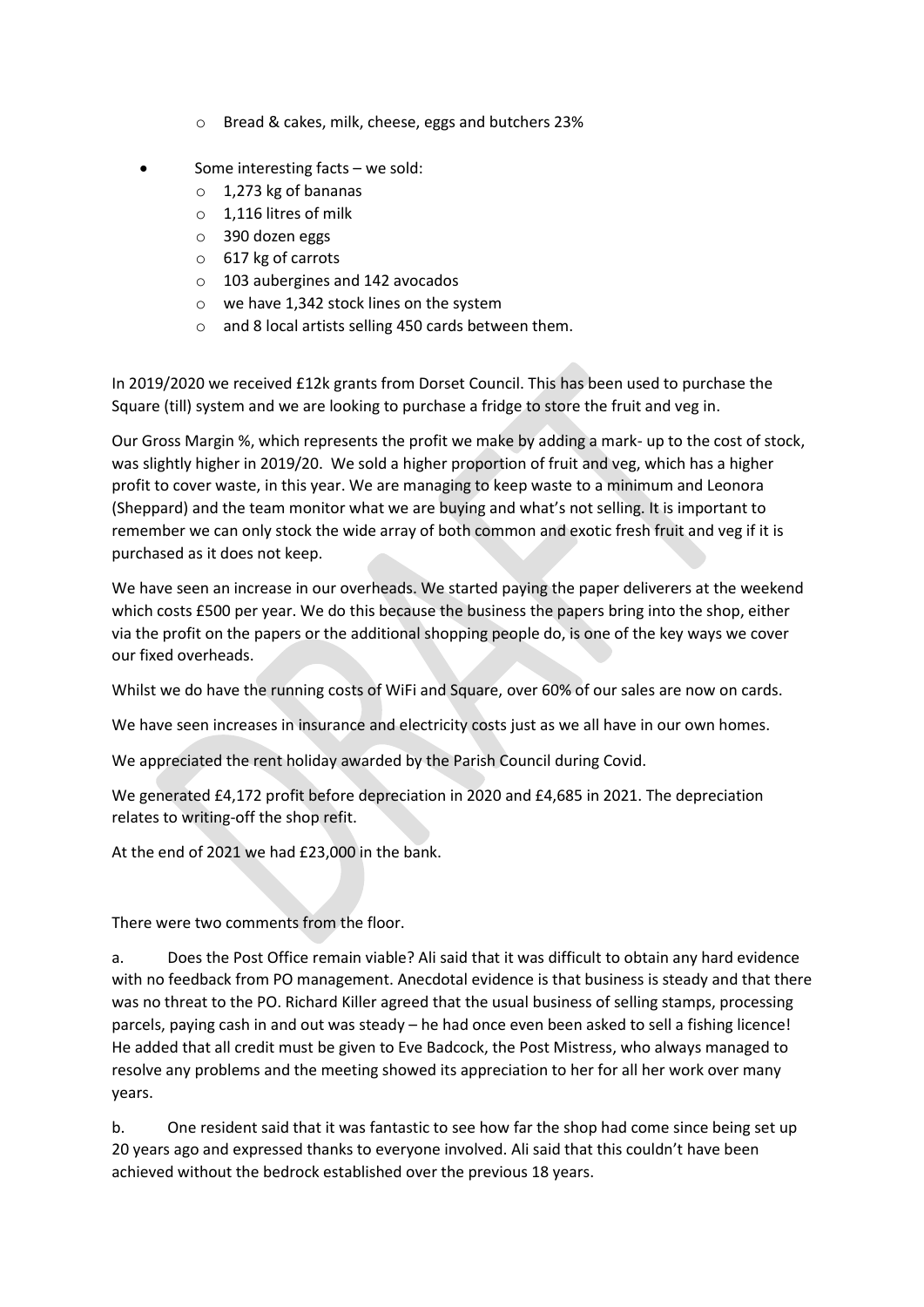#### **6. Election of Management Committee**

The Association's constitution requires that all members of the Management Committee retire at the AGM. Membership of the Committee had changed since the previous AGM. All current members of the Committee had indicated their willingness to stand for re-election with the exception of Eve Badcock, although she would continue as Post Mistress. All present showed their appreciation for all that she had done whilst serving on the Committee.

There was therefore one vacancy. No nominations had been received before the meeting. However, Jo Neudegg was willing to stand.

The following were elected to form the new Committee:

Ali Chorley, Meghan Harvey, Peter Head, Richard Killer, Chris Miller, Jo Neudegg, Cindy Read and Lesley Wilcox.

#### **7. Annual Subscription**

Richard Killer explained that a list of members is required to be maintained under the terms of the Cooperative and Community Benefit Societies Act 2014. Membership confers the right to vote at the AGM but imposes no liabilities. Members are defined as all Committee members (as appointed at the AGM), all volunteers who assist in working in the Post Office and/or Shop and all supporters who attend the AGM. Richard would compile the list. The list will not be used for marketing or advertising or disclosed to a third party save the FCA upon their request.

It was proposed and unanimously agreed that the annual membership subscription be maintained at zero.

#### **8. Resolutions**

No resolutions were proposed.

#### **9. Any Other Business**

i. Sue Jones, Chair of Affpuddle and Turnerspuddle Parish Council, made the following statement:

'This year, as we have heard tonight, our community will celebrate the 20<sup>th</sup> anniversary of the Village Shop and Post Office. The idea in 2002 to establish a community shop run by volunteers was truly pioneering.

Sadly, some of those who did so much not only to ensure the idea came to life, but would blossom, won't be here to join the celebrations in the autumn. However, I am confident in saying they would all be very proud of what has been achieved over two decades and how our treasured amenity has taken its place at the very heart of our community.

There can be no greater testament to continued pioneering spirit of the Village Shop and Post Office Committee and its army of volunteers than its response to the pandemic. It is such a pleasure to be able to meet again face-to-face tonight but it has taken two long, difficult years to get to this moment.

The combined response from committee members and volunteers alike to the challenge of Covid was immediate and sure footed. There were many problems to overcome but the same determination and innovation that accompanied the establishment of the Village shop and Post Office came to the fore once again.